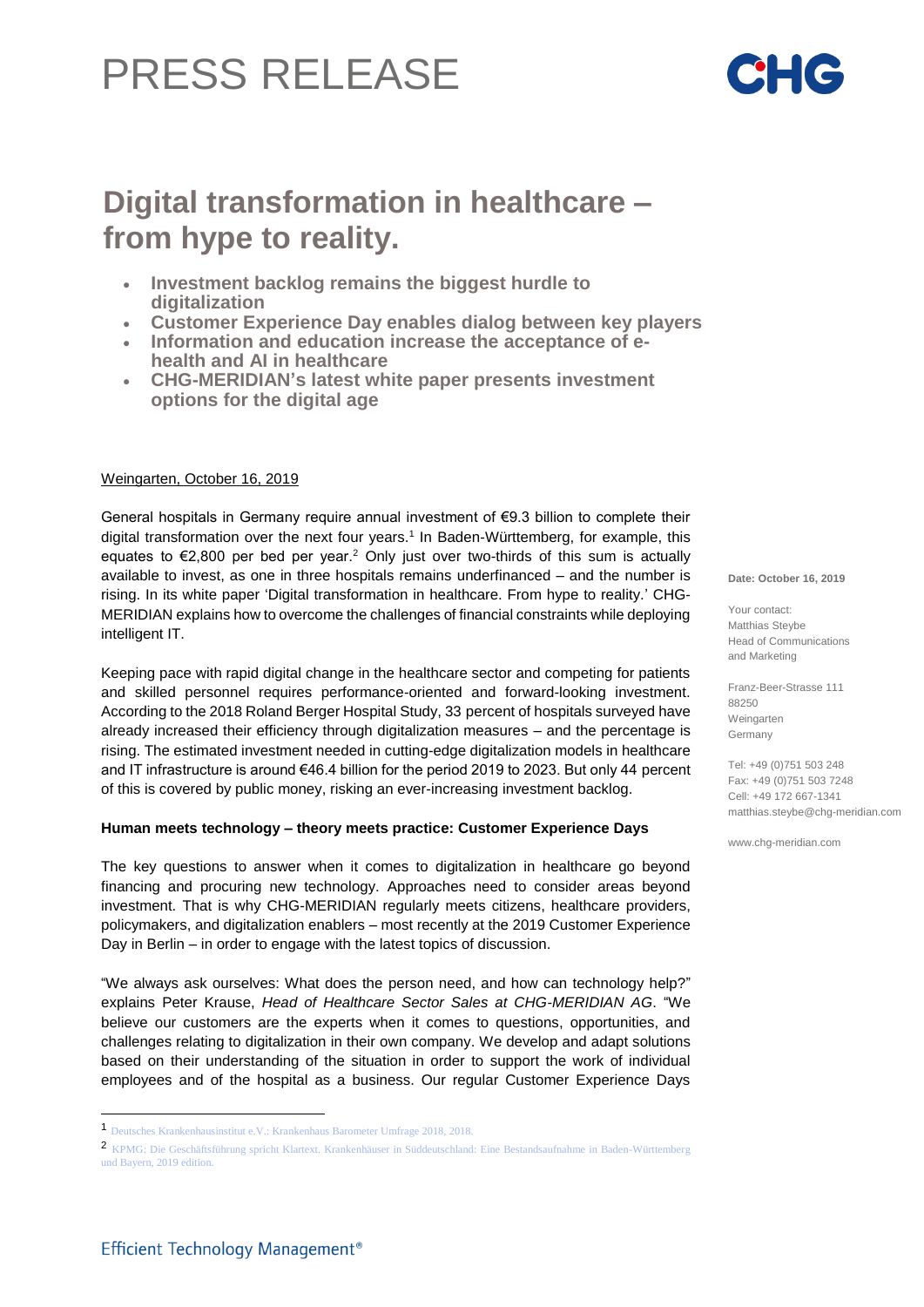

#### Page 2 of 3

information is, how others manage digital change, and what the intermediate steps and provide an opportunity to explore other points of view and to discuss the latest questions and challenges. Over the course of the dialog it becomes clear where the greatest need for solutions are on the path to digitalization. This allows for knowledge to be shared and expanded, and theory to be put into practice."

#### **A change of perspective: the digital patient?**

New digital applications, including robot-assisted surgery and other AI-assisted therapies, offer hospitals many benefits beyond greater efficiency. Other factors, such as a hospital's ability to attract suitably qualified personnel or offer patients greater comfort and convenience, play a role in digital transformation.

The 'Digital transformation in healthcare. From hype to reality' white paper provides an insight into how far the digital revolution has come. It also examines the patient's perspective of digital applications such as wearables and AI-assisted operations, and highlights how far there is still to go in Germany. Considering that 44 percent of patients do not want to use e-health applications now or in the future, telemedicine is very much in its infancy in Germany. But it is possible to increase the acceptance of e-health and AI in healthcare by providing information and education.

#### **From hype to reality: facing the digital future with fully integrated solutions**

These figures at least hint at a positive trend toward change, and even if Germany is lagging behind in many areas, the foundations for digital transformation have been laid. A healthcare service equipped for the future can now be implemented step by step thanks to intelligent solutions. CHG-MERIDIAN's latest white paper explains how to overcome the challenges of financial constraints while deploying intelligent IT.

The focus is on considering the whole picture from the commercial, technological, and human perspective. "The first step is to make the most of existing IT and technology. For example, by standardizing the portfolio of devices in a hospital," says Krause. "This frees up time and financial resources, which can be used to invest in the new technologies that are needed. Customized business concepts form the basis of our approach, which involves understanding the overall situation of our customers and working with them to develop complete solutions incorporating a tailor-made financing and charging model. This paves the way to the digital future and allows it to be implemented in stages."

## **Further information can be found at** [www.chg-meridian.com](http://www.chg-meridian.com/)

**The 'Digital transformation in healthcare. From hype to reality.' white paper is available here:** [CHG-MERIDIAN Whitepaper Healthcare 2019](https://www.chg-meridian.com/de/explore-chg/media-center/whitepaper-form.html?whitepaper=9e2ae824-4aa5-46b8-bca8-d4cffb236706)